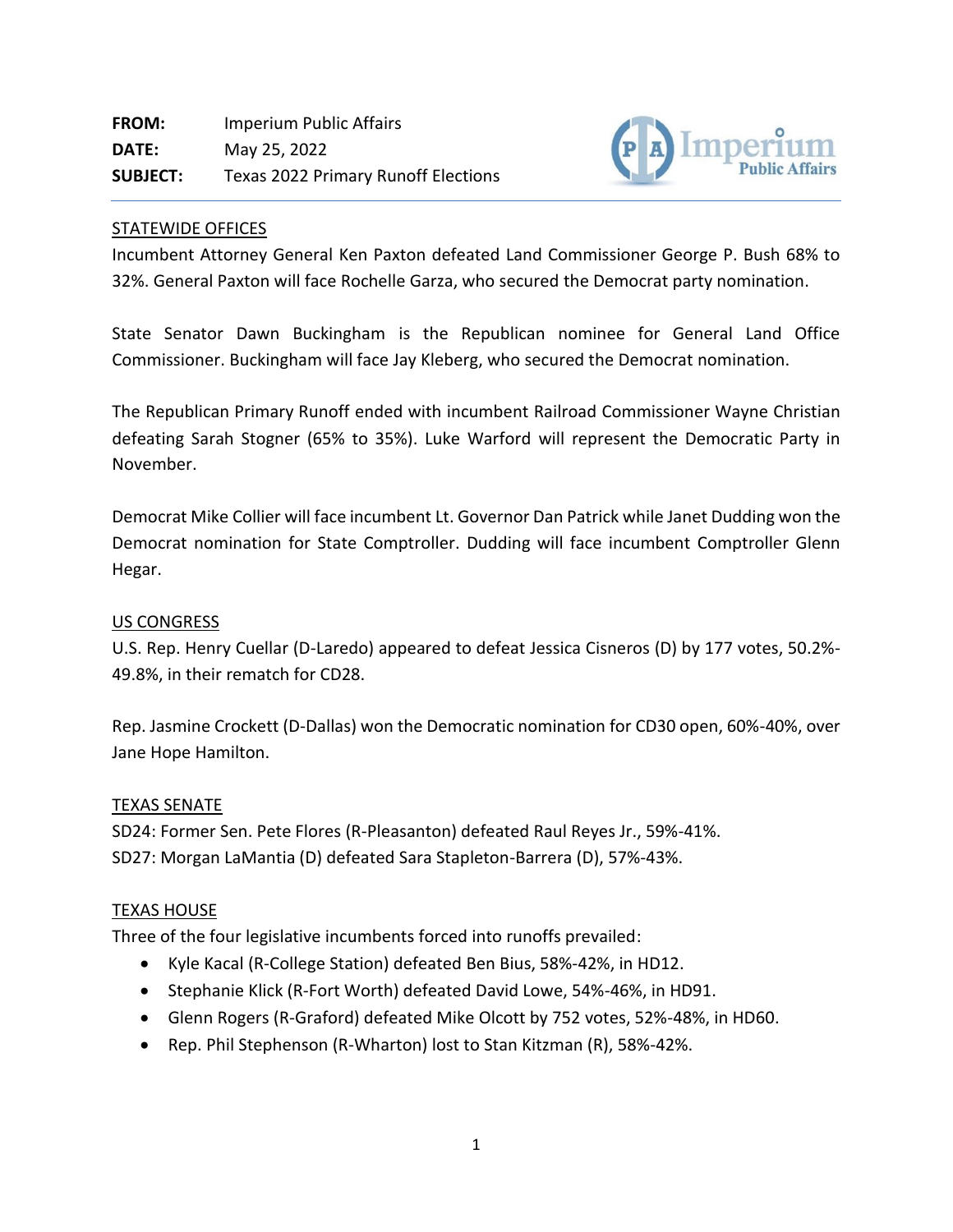# **Republican Runoff Results**

**Attorney General Incumbent Ken Paxton 67.9%** George P. Bush 32.1%

**Land Commissioner Dawn Buckingham 68.8%** Tim Westley 31.2%

**Railroad Commissioner Incumbent Wayne Christian 65%** Sarah Stogner 35%

**Senate District 24 Pete Flores 59.2%** Raul Reyes 40.8%

**House District 12 Incumbent Kyle Kacal 57.9%** Ben Bius 42.1%

**House District 17 Stan Gerdes 51.3%** Paul Pape 48.7%

**House District 19 Ellen Troxclair 56.5%** Justin Berry 43.5%

**House District 23 Terri Leo Wilson 57.7%** Patrick Gurski 42.3%

**House District 52 Caroline Harris 50.6%** Patrick McGuinness 49.4%

**House District 60 Incumbent Glenn Rogers 52.1%** Mike Olcott 47.9%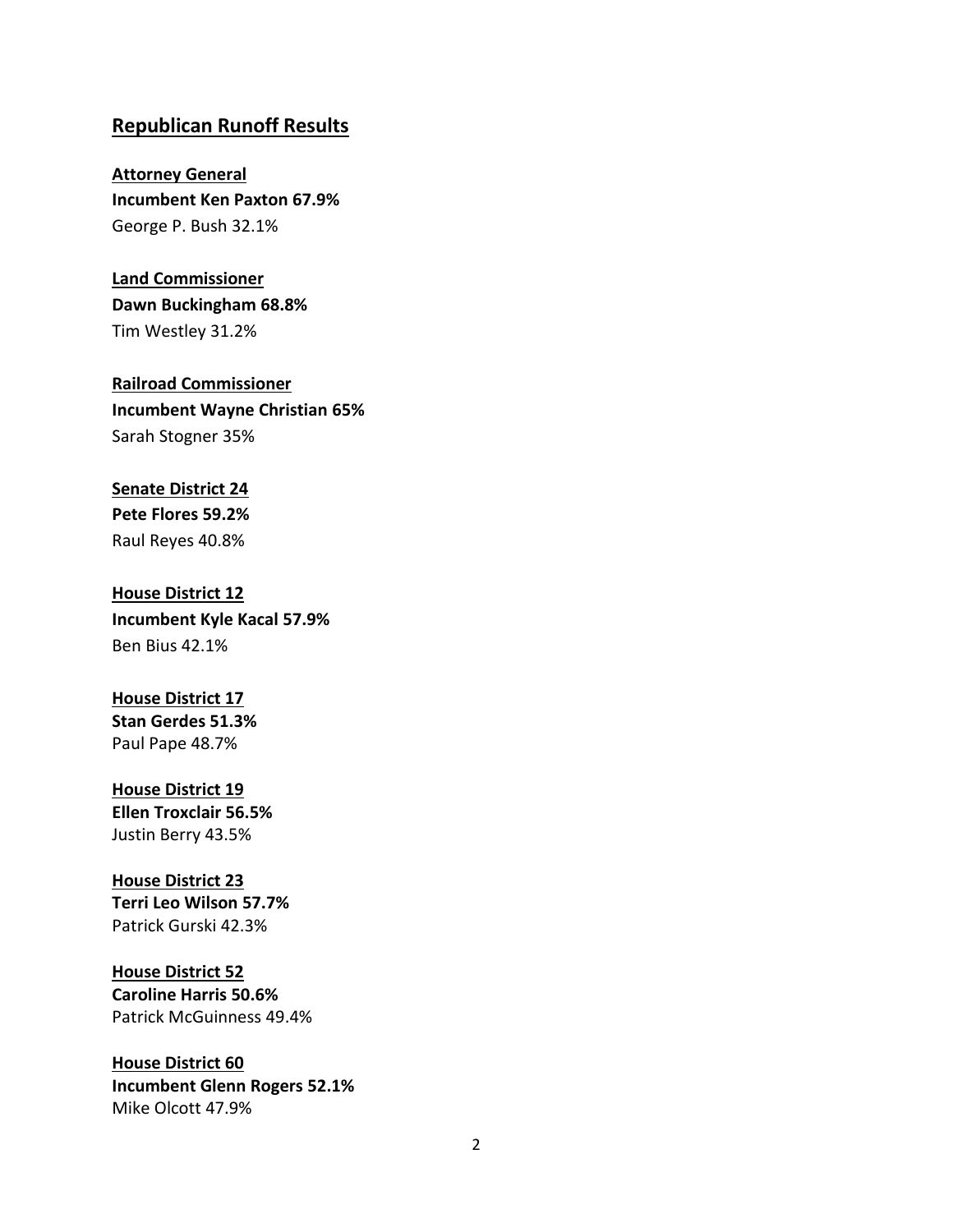### **House District 61 Frederick Frazier 63.9%** Paul Chabot 36.1%

### **House District 63 Ben Bumgarner 62.2%** Jeff Younger 37.8%

**House District 70 Jamee Jolly 52.1%** Eric Bowlin 47.9%

### **House District 73**

**Carrie Isaac 50.6%** Barron Casteel 49.4%

# **House District 84**

**Carl Tepper 58.9%** David Glasheen 41.1%

**House District 85 Stan Kitzman 58%** Incumbent Phil Stephenson 42%

### **House District 91**

**Incumbent Stephanie Klick 54.3%** David Lowe 45.7%

**House District 93 Nate Schatzline 65%** Laura Hill 35%

**House District 122 Mark Dorazio 55%** Elisa Chan 45%

### **House District 133**

**Mano DeAyala 51%** Shelly Torian Barineau 49%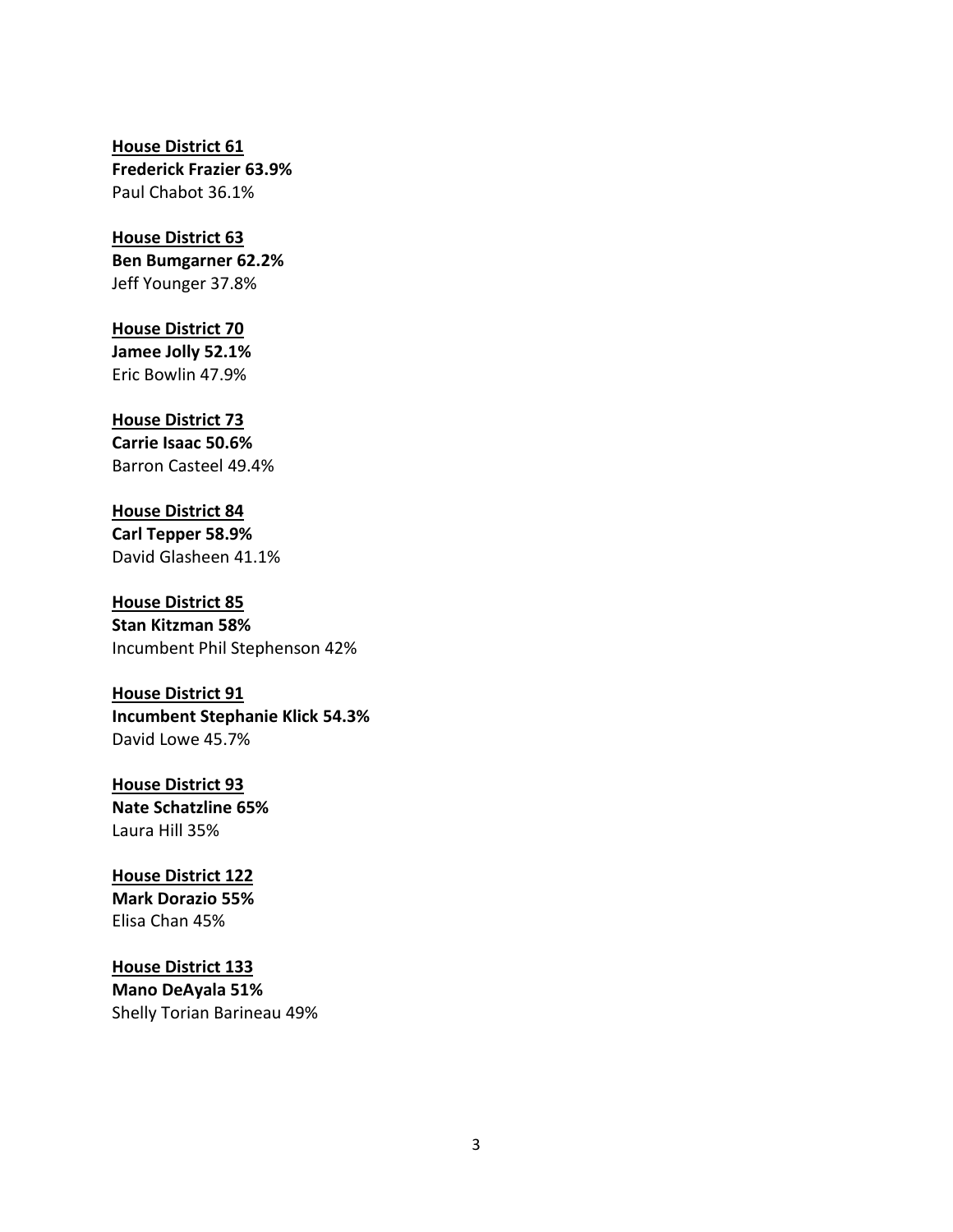## **Democrat Runoff Results**

#### **Lieutenant Governor**

**Mike Collier 54.8%** Michelle Beckley 45.2%

### **Attorney General**

**Rochelle Garza 62.6%** Joe Jaworski 37.4%

**Land Commissioner Jay Kleberg 52.9%** Sandragrace Martinez 47.1%

#### **Comptroller**

**Janet Dudding 61.5%** Angel Luis Vega 38.5%

# **Senate District 27**

**Morgan LaMantia 56.9%** Sara Stapleton-Barrera 43.1%

# **House District 22 Christian "Manuel" Hayes 50.9%** Joseph Paul Trahan 49.1%

### **House District 37**

**Luis Villarreal Jr. 52.4%** Ruben Cortez Jr. 47.6%

# **House District 70 Mihaela Plesa 55.2%** Cassandra Hernandez 44.8%

# **House District 76 Suleman Lalani 62.9%** Vanesia Johnson 37.1%